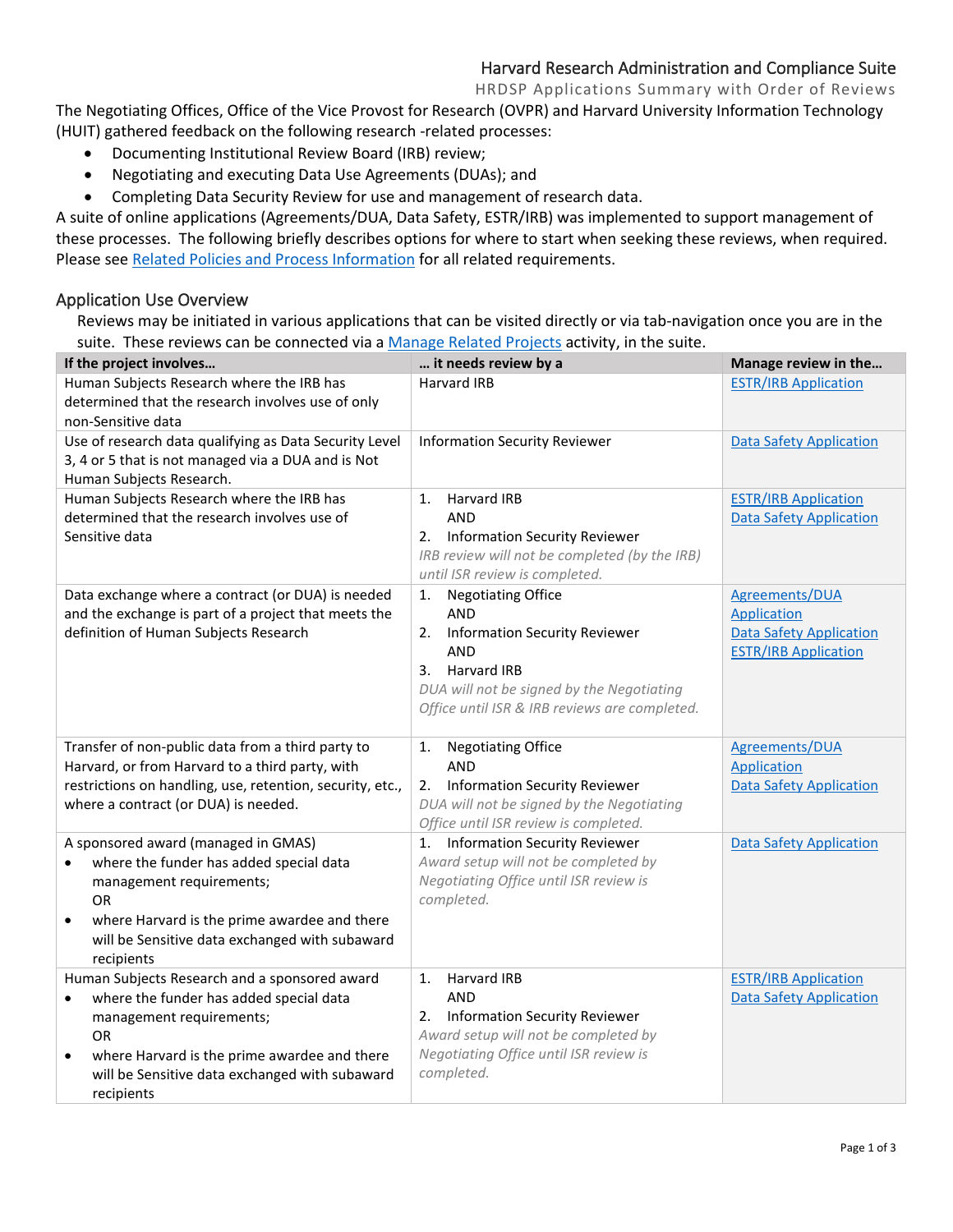HRDSP Applications Summary with Order of Reviews

### Where to Start Required Reviews

**There is no wrong place to start!** The suite of online applications allows the initiation and connection of reviews at any time that makes sense for the project and research team. Always start where the most information is known for proposal and review and proceed from there. If more than one or all requirements are known at the same time, initiate reviews in tandem.



When the review of a submission is relevant to another submission (for example, the Security Review of a DUA), link the reviews via th[e Manage Related Projects](https://estrsupport.fss.harvard.edu/managing-related-projects) activity in the project workspace. This will allow users of the other applications to see the relationship and the status of that other (possibly required) review.

| <b>Application</b>                | <b>General information included in this review</b>                                                                                                                                                                                                                                                                                                                                                                                                                                                                                                                 |
|-----------------------------------|--------------------------------------------------------------------------------------------------------------------------------------------------------------------------------------------------------------------------------------------------------------------------------------------------------------------------------------------------------------------------------------------------------------------------------------------------------------------------------------------------------------------------------------------------------------------|
| <b>Data Safety Application</b>    | What kind of data will be managed at Harvard?<br>٠<br>Where will data be managed, analyzed, or stored?<br>٠<br>Who is accessing the data?<br>$\bullet$<br>Is there funding for any additional required controls to manage the data?<br>$\bullet$                                                                                                                                                                                                                                                                                                                   |
| <b>ESTR/IRB Application</b>       | What is the aim/hypothesis of the research?<br>$\bullet$<br>Who will be the subject of / participant in the research via intervention,<br>$\bullet$<br>interaction, or data/specimen use?<br>How will consent be obtained and the data/specimens collected?<br>٠<br>What is involved in participating in the project (including where the research will<br>٠<br>take place)?<br>Who is working on the project (including study team members and collaborating<br>٠<br>teams or institutions)?<br>Does the research have funding (sponsored or non-sponsored)?<br>٠ |
| <b>Agreements/DUA Application</b> | Who will exchange and utilize data?<br>٠<br>What kind of data will be exchanged?<br>$\bullet$<br>Under what terms must the data be exchanged, managed, returned or destroyed?<br>٠                                                                                                                                                                                                                                                                                                                                                                                 |